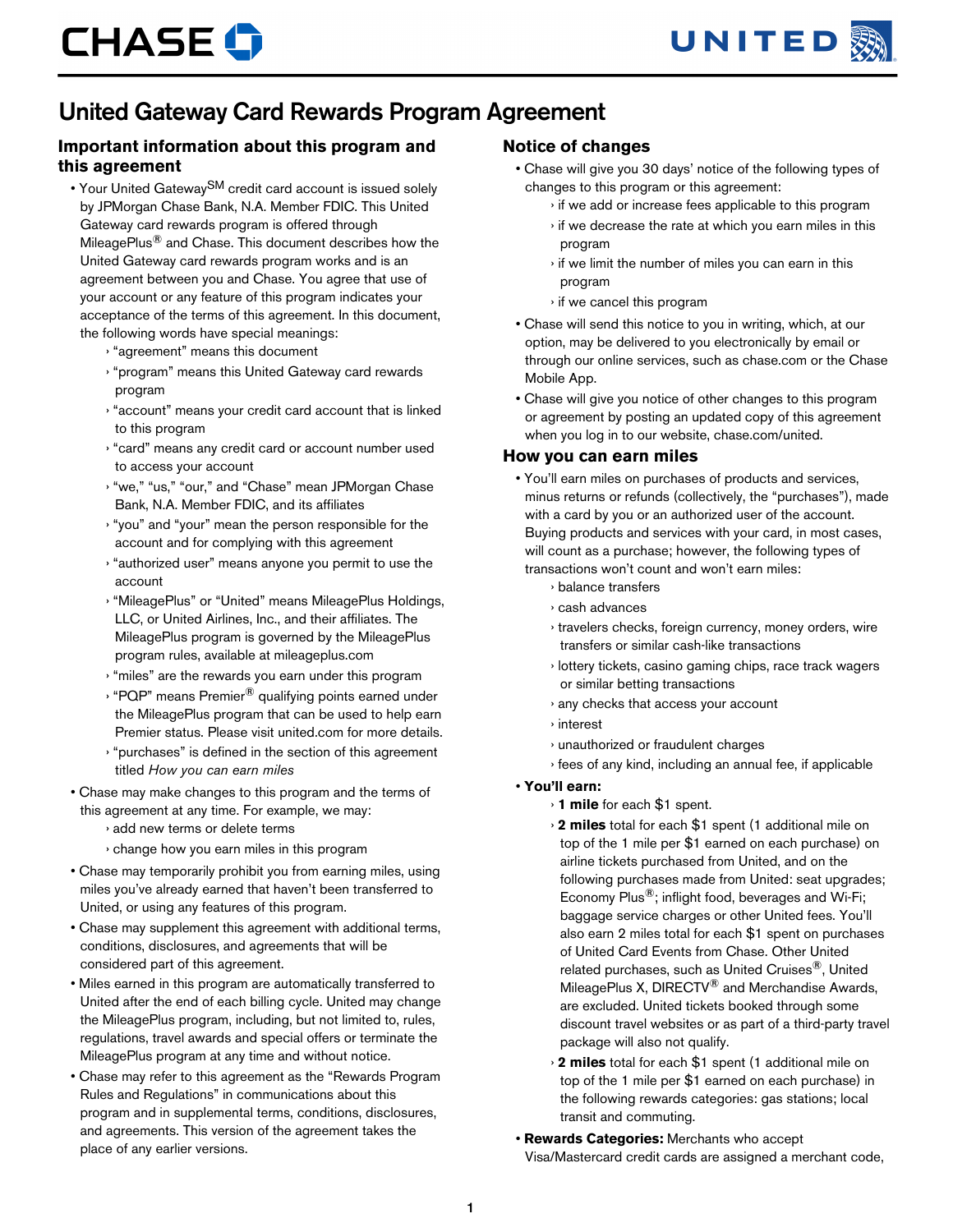

# **CHASE O**

# United Gateway Card Rewards Program Agreement

which is determined by the merchant or its processor in accordance with Visa/Mastercard procedures based on the kinds of products and services they primarily sell. We group similar merchant codes into categories for purposes of making rewards offers to you. Please note:

- › We make every effort to include all relevant merchant codes in our rewards categories. However, even though a merchant or some of the items that it sells may appear to fit within a rewards category, the merchant may not have a merchant code in that category. When this occurs, purchases with that merchant won't qualify for rewards offers on purchases in that category.
- Purchases submitted by you, an authorized user, or the merchant through third-party payment accounts, mobile or wireless card readers, online or mobile digital wallets, or similar technology will not qualify in a rewards category if the technology is not set up to process the purchase in that rewards category. For more information about Chase rewards categories, see chase.com/RewardsCategoryFAQs.

#### **Ways to earn bonus miles or PQP**

- We may offer you ways to earn bonus miles through this program or special promotions. You'll find out more about the number of bonus miles you can earn and any other terms at the time of the offer. The additional terms will be part of this agreement.
- United may offer you ways to earn bonus miles or PQP on purchases made with a card by you or an authorized user of the account. You'll find out more about the number of bonus miles or PQP you can earn at the time of the offer or within the terms and conditions of the MileagePlus program.

#### **Information about earning and transferring miles to United**

- Miles are earned at the close of each monthly billing cycle, based on the purchases made during that billing cycle, plus any bonus miles posted during that billing cycle, but minus any returns or refunds. If you have more returns or refunds than miles earned from purchases or bonuses, then miles will be deducted from your total miles balance and may result in a negative miles balance.
- You'll see miles you've earned from card purchases on chase.com and on your monthly card billing statement. Please note that on your card billing statement, you'll see the additional miles earned from United purchases and rewards category purchases separately from the miles earned on all purchases.
- Miles earned during a billing cycle will be automatically transferred to United after the end of each billing cycle.
- This agreement governs the receipt of miles in connection with the use of your account and is separate and in addition to the MileagePlus program rules that govern your participation in the MileagePlus program. The MileagePlus program rules are available online at mileageplus.com.

Information in this agreement that relates to the MileagePlus program isn't complete or comprehensive and doesn't include all of the information that you should know about the MileagePlus program.

- United may change the MileagePlus program, including, but not limited to, rules, regulations, travel awards and special offers or terminate the MileagePlus program at any time and without notice.
- Bonus award miles, award miles and any other miles earned through non-flight activity don't count toward qualification for Premier status unless expressly stated otherwise. The accumulation of mileage or Premier status or any other United or MileagePlus status doesn't entitle members to any vested rights with respect to the MileagePlus program.
- If your membership in the MileagePlus program is terminated for any reason by you or United, you'll no longer be eligible to use the miles you've earned in this program.
- Chase's sole obligation concerning the award and redemption of miles is to make a valid request to United to award miles to your associated MileagePlus account. Chase disclaims liability or responsibility for United's failure to award or redeem miles to or from your associated MileagePlus account after Chase has met its obligations to United in connection with such a request.
- **Miles expiration:** The expiration of miles earned in this program that are transferred to your MileagePlus account will be governed by the MileagePlus program rules, available at mileageplus.com.

#### **How you can use your miles**

• To use your miles, go to mileageplus.com or call MileagePlus directly at 1-800-421-4655.

#### **How you could be prohibited from earning or having miles transferred**

- We may temporarily prohibit you from earning miles and we may not transfer miles you've already earned to United:
	- › if you don't make the minimum payment on your account within 30 days of the due date.
	- › if we suspect that you've engaged in fraudulent activity related to your account or this program.
	- › if we suspect you've misused, in any way, the United MileagePlus program to which miles are transferred under this program.
	- › if we suspect that you've misused this program in any way, for example:
		- · by repeatedly opening or otherwise maintaining credit card accounts for the purpose of generating rewards
		- · by manufacturing spend for the purpose of generating rewards
- You can begin earning miles again and any miles that we've held will be transferred to United in the next billing cycle after your account becomes current or when we no longer suspect fraud or misuse of the account or this program.